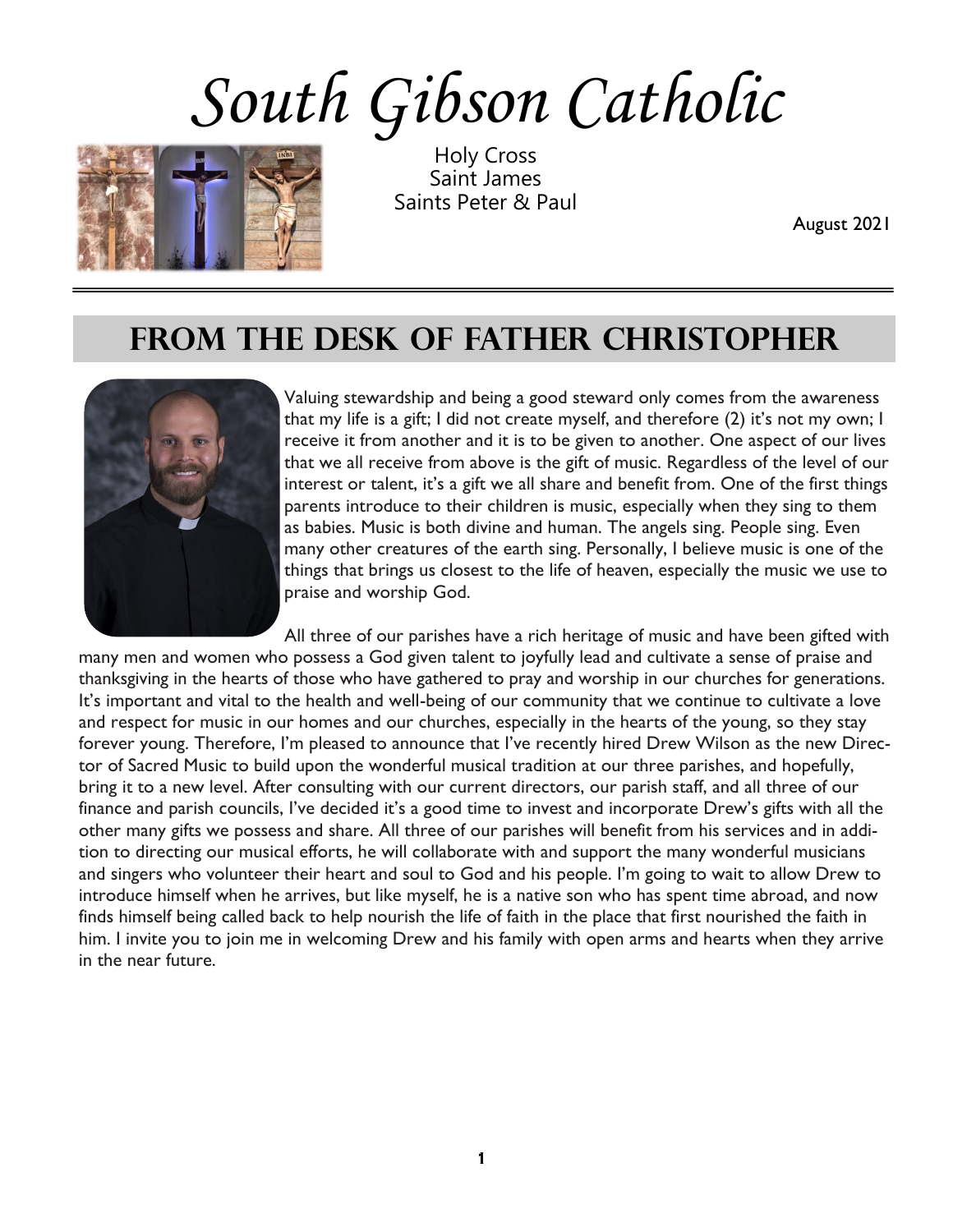### **St. James Social**



## **ST. JAMES SOCIAL**

#### **Sunday - August 1, 2021 St. James Catholic Church Summer Social**

12300 S 50 W Haubstadt, Indiana 47639 12 miles N of Evansville on Old Princeton Rd ¾ mile W of Hwy 41 at Warrenton/Pilot Intersection Mass Times - 7:00 am & 9:00 am

#### **Chicken or Beef** *Buffet Dinners*

(Serving starts at 10:30 am in Madden Hall) Air Cond. Handicapped Access 600 capacity **Carry-Outs Available**

**Silent Auction Country Store Bingo Theme Baskets Adult/Children Auction Paddle Wheel The Wood Shop Cornhole Tourney Quilt Specials**



#### **Our Famous Burgoo will be served**

(Bring your own sturdy, heat resistant containers.) **Sandwiches-Refreshments-Ice Cream-Shakes & More**

**Kids Games Pedal Pull \$3,000 Total Prizes**  1st**(\$2,000) 2nd(\$750) 3rd(\$250)**

**\$25 Hourly Attendance prizes starting at noon License #002451**

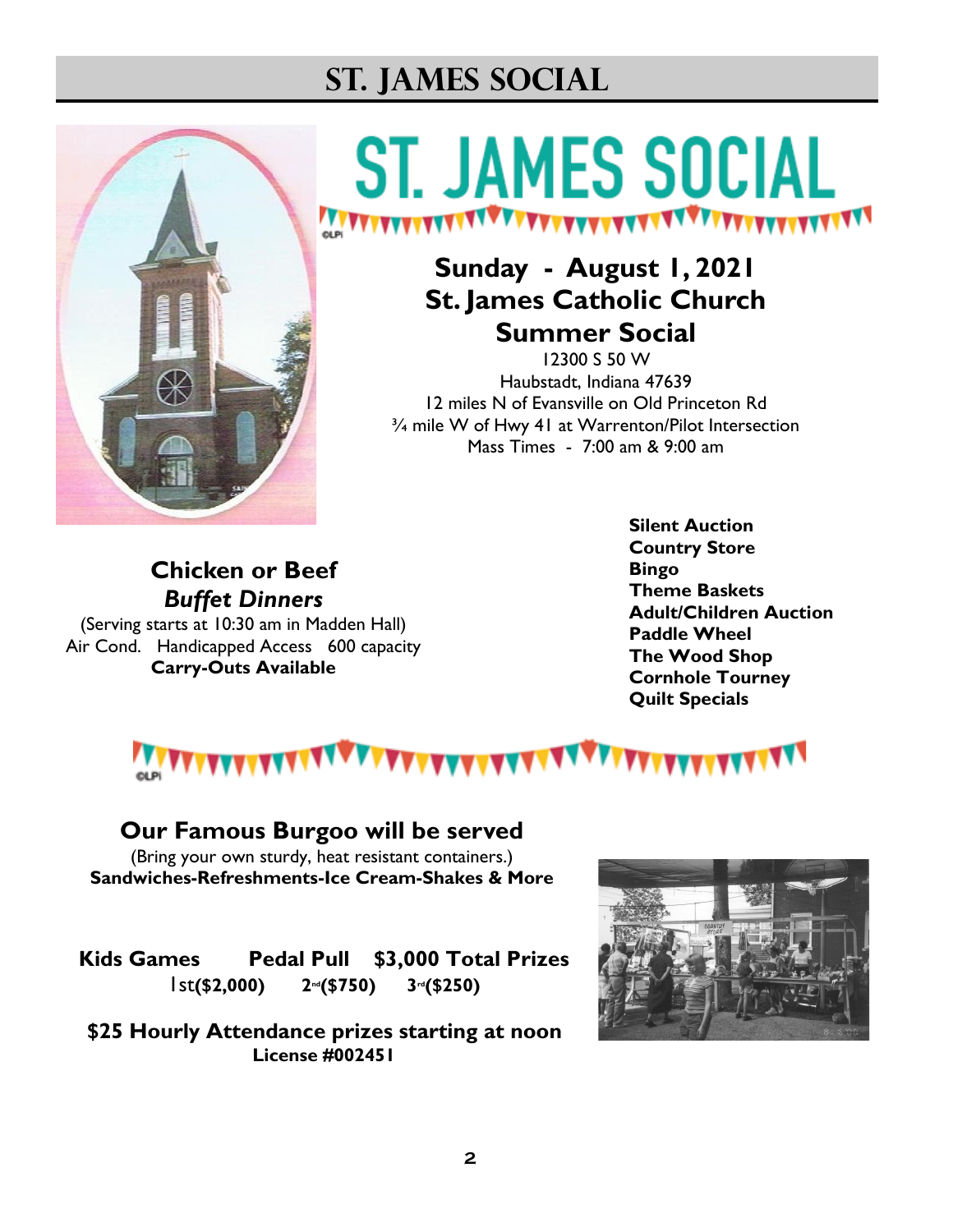#### **Holy Cross News**



**August 12** Back to School

**September 19** Holy Cross Alumni Weekend

**October 3** Chicken Dinner

**November 6/7 and 13/14** Turtle Making Weekends

**December 2** Card Party

### **Sts. Peter & Paul News**



The Cemetery Committee will be giving a Cemetery Strategic Plan update after all Masses on the weekend of August 21 & 22. Please watch for additional information and details in future bulletins.



**Sts. Peter & Paul's 18th Annual Die Kirche Auktion Fest Saturday, October 9, 2021 German Kick-off Dinner** 

**Drive Thru** from 5:00 - 7:30 pm at the **Sts. Peter and Paul Cafeteria.** Pick up your meal & **join us** at the **Old Gym** to **dine in** and preview the auction items. **Meal includes**: Dewig's Country Sausage, Navy Beans, Sauerkraut, Mashed Potatoes & Gravy, Applesauce & Cornbread. Hotdogs & Chips are available for the Kids. **Iced tea, water and lemonade will be served at the Old Gym.** Chinese Auction, Treasure Chest, Road to Riches & Quilt Raffle tickets will be sold.

**Sunday, October 10, 2021 DOORS OPEN AT 8:00 am! Silent Auction 8:00 am - 12:00 pm Live Auction begins at 1:00** *Gaming License #011112* **Auction Items: Quilts, Items for ALL family members, furniture, jewelry, outdoors, electronics, seasonal items, meals of the month, baked goods and MUCH MORE.** Join us at the auction and **START YOUR CHRISTMAS SHOPPING EARLY!**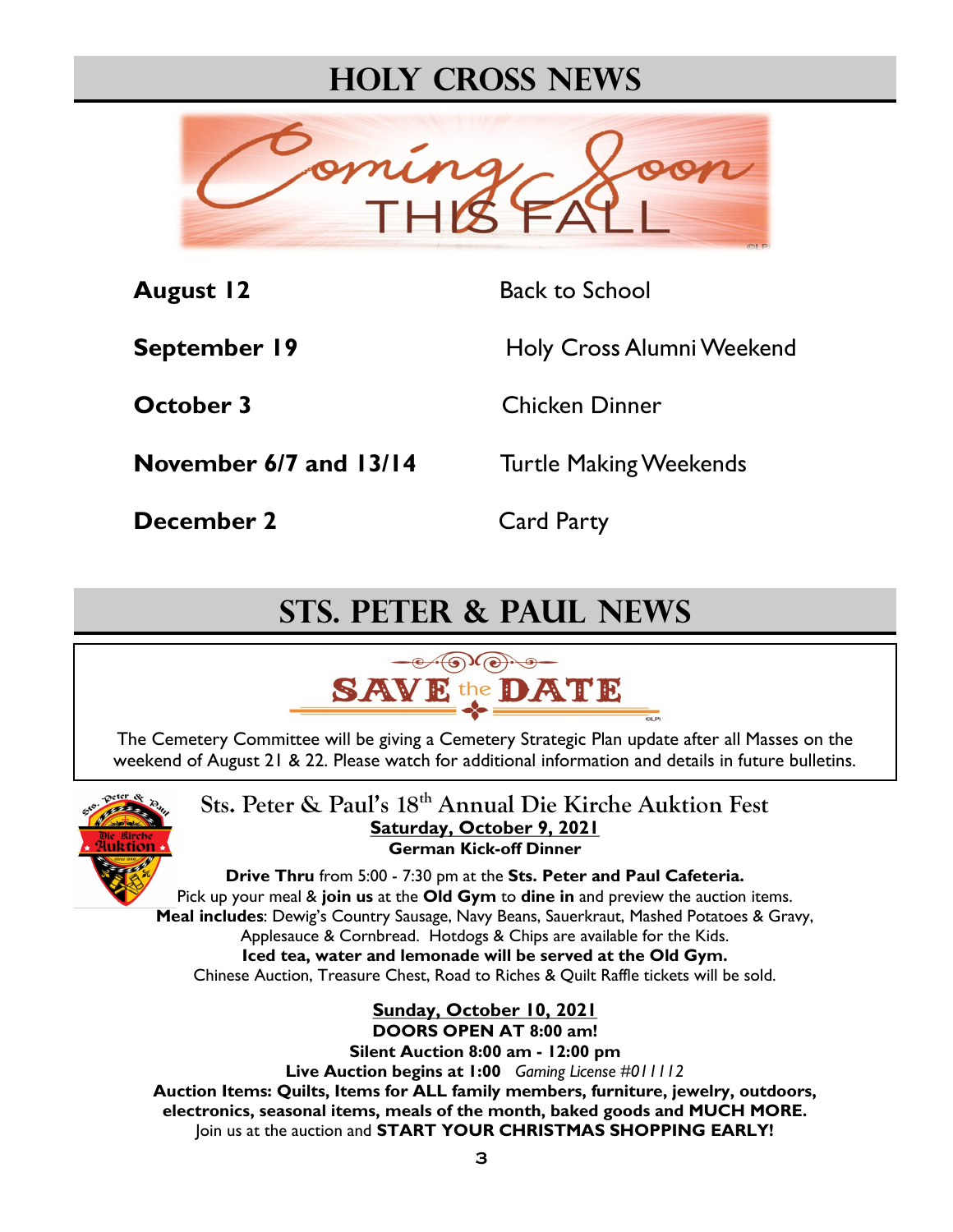### **AUTOMATIC ELECTRONIC GIVING PROGRAM**

The electronic giving program allows you to electronically have funds transferred directly into the parish's account for your Sunday giving. It is convenient, no cost to you, & helps you stay current on your Sunday giving. You may increase, decrease, or suspend your transfer any time by calling the parish office. Please complete the form below & return to the parish office. Please contact Jane at 812-768-6457 or jrhodes@evdio.org with questions. Thank you. **Sts. Peter & Paul Church, 211 N Vine St, Haubstadt IN 47639**

#### **Direct Debit Authorization Form**

I hereby authorize Sts. Peter & Paul Church to initiate debit entries for tithing to my/our account as indicated below and the financial institution named below to debit the same to such account. I/We acknowledge that the origination of ACH transactions to my/our account must comply with the provisions of U.S. law.

| (Financial Institution Name)           |                                                                                                                                                                                                                                                                               |                                    | (Name(s) on the Account)                                                                                                                                                                                                          |  |
|----------------------------------------|-------------------------------------------------------------------------------------------------------------------------------------------------------------------------------------------------------------------------------------------------------------------------------|------------------------------------|-----------------------------------------------------------------------------------------------------------------------------------------------------------------------------------------------------------------------------------|--|
| Type of Acct: Checking _______ Savings | Transfer Amount \$ __________ for Sunday collection _                                                                                                                                                                                                                         | (Routing Number)                   | (Account Number)                                                                                                                                                                                                                  |  |
|                                        | Frequency of transfer: Weekly_________ every Friday<br>Biweekly______ every other Friday<br>Monthly on the $5th$ of each month (or next business day)                                                                                                                         |                                    |                                                                                                                                                                                                                                   |  |
| opportunity to act on it.              | This authority is to remain in effect until Sts. Peter & Paul has received written notification from me/us of its<br>termination in such time and manner as to allow Sts. Peter & Paul and the financial institution a reasonable                                             |                                    |                                                                                                                                                                                                                                   |  |
| (Print Name)                           |                                                                                                                                                                                                                                                                               | (Signature)                        |                                                                                                                                                                                                                                   |  |
| (Print Spouse Name) (if joint acct)    |                                                                                                                                                                                                                                                                               | (Spouse Signature) (if joint acct) |                                                                                                                                                                                                                                   |  |
| (E-mail Address)                       |                                                                                                                                                                                                                                                                               |                                    | (Date)                                                                                                                                                                                                                            |  |
|                                        |                                                                                                                                                                                                                                                                               |                                    |                                                                                                                                                                                                                                   |  |
|                                        | PLEASE ATTACH COPY OF VOIDED CHECK TO THIS FORM                                                                                                                                                                                                                               |                                    |                                                                                                                                                                                                                                   |  |
|                                        | You may continue to receive your Sunday collection envelopes if desired but it is not necessary.                                                                                                                                                                              |                                    |                                                                                                                                                                                                                                   |  |
|                                        | Please check one: Yes, please send Sunday envelopes                                                                                                                                                                                                                           |                                    | No, do not send Sunday envelopes.                                                                                                                                                                                                 |  |
|                                        | <b>SPECIAL COLLECTIONS WITH ELECTRONIC GIVING</b><br>offer you the opportunity to give to these special collections electronically, if interested.<br>Program, Christmas, & Parish Endowments.<br>For the Diocese -- Includes missions, both local & abroad (see list below). |                                    | One drawback is that you do not receive the special collection envelopes in the envelope packets. We would like to<br>For the Parish -- Includes Maintenance, Cemetery, St. Vincent DePaul, The Lord's Pantry, Haiti School Lunch |  |
|                                        |                                                                                                                                                                                                                                                                               |                                    | If you would like to donate to any of these funds, please fill in the amount that you would like to give YEARLY to                                                                                                                |  |
|                                        |                                                                                                                                                                                                                                                                               |                                    | each specific fund. For administrative purposes, the total of all special collections will then be divided equally (either                                                                                                        |  |
|                                        | weekly, biweekly, or monthly according to your wishes) & deducted from your account.                                                                                                                                                                                          |                                    |                                                                                                                                                                                                                                   |  |
|                                        | I would like to give YEARLY the amounts designated below to special collections.                                                                                                                                                                                              |                                    |                                                                                                                                                                                                                                   |  |
| Maintenance Fund                       |                                                                                                                                                                                                                                                                               | Latin America                      | Eastern European                                                                                                                                                                                                                  |  |
| <b>Cemetery Fund</b>                   |                                                                                                                                                                                                                                                                               | <b>Catholic Relief Services</b>    | <b>Holy Places</b>                                                                                                                                                                                                                |  |
| The Lord's Pantry                      |                                                                                                                                                                                                                                                                               | <b>Catholic Home Missions</b>      | Peter's Pence                                                                                                                                                                                                                     |  |
| Christmas                              |                                                                                                                                                                                                                                                                               | Religious Retirement               | <b>Mission Sunday</b>                                                                                                                                                                                                             |  |
| <b>Rice Bowl</b>                       |                                                                                                                                                                                                                                                                               | Human Development                  | <b>Black &amp; Indian Missions</b>                                                                                                                                                                                                |  |
| Thanksgiving                           |                                                                                                                                                                                                                                                                               | St. Vincent De Paul                | Parish Endowment                                                                                                                                                                                                                  |  |
| Haiti School Lunch Program             |                                                                                                                                                                                                                                                                               |                                    | <b>Cemetery Endowment</b>                                                                                                                                                                                                         |  |
| Fr. Tony Vocational Endowment          |                                                                                                                                                                                                                                                                               |                                    | <b>School Endowment</b>                                                                                                                                                                                                           |  |
| Ray & Marilyn Kartasuk Endowment       |                                                                                                                                                                                                                                                                               |                                    | Fr. Schroering Endowment                                                                                                                                                                                                          |  |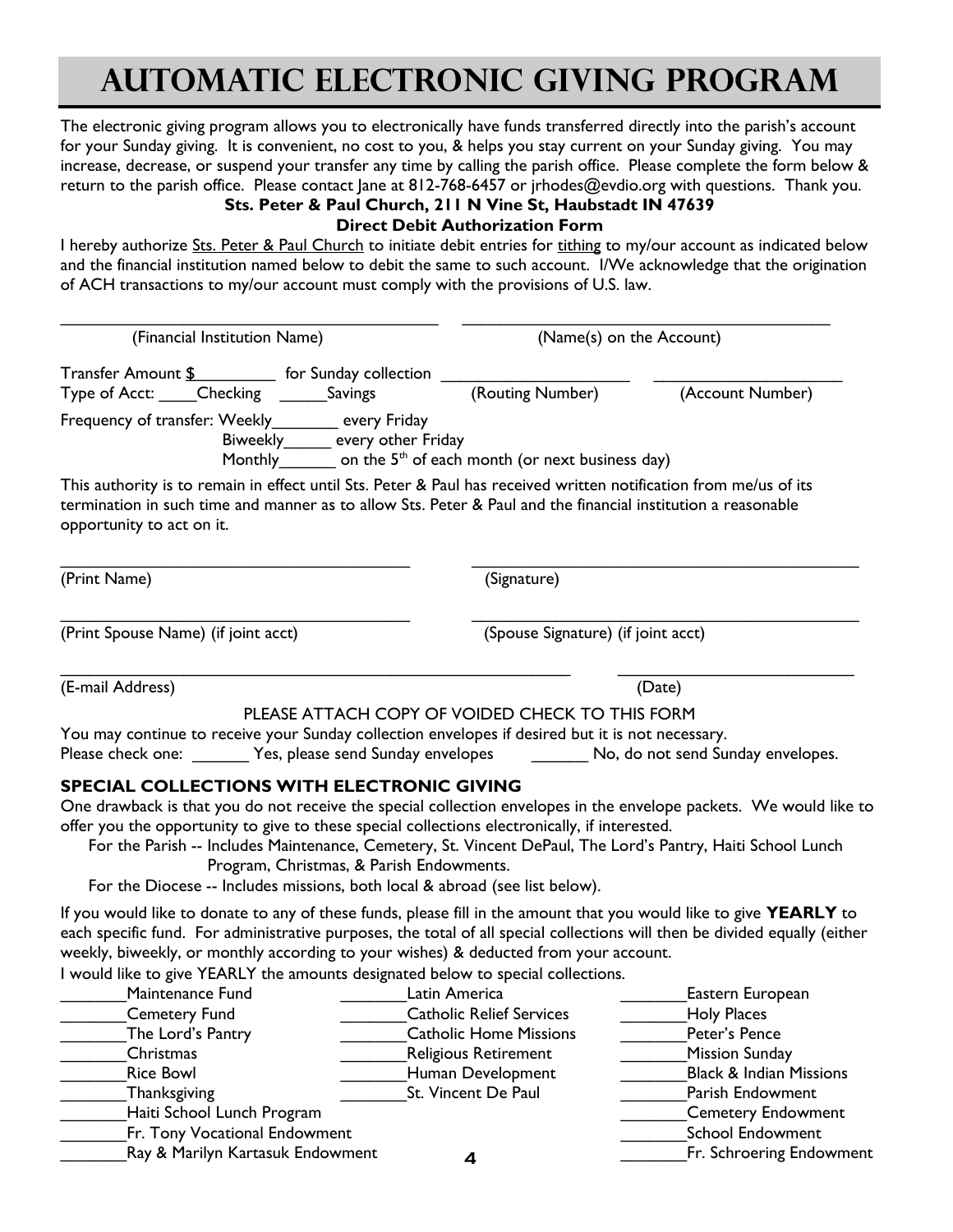### **Sacraments**

#### **Sacrament Dates for 2022**

First Communion at Sts. Peter & Paul Sunday, April 24 at 1:00 pm First Communion at St. James Sunday, May 1 at 11:00 am First Communion at Holy Cross The Sunday, May 15 at 1:00 pm

Confirmation at St. James Saturday, April 2 at 5:00 pm Confirmation at Sts. Peter & Paul Sunday, May 8 at 10:00 am (Holy Cross and Sts. Peter & Paul combined)

Locations of the Confirmation Masses are determined by (1) the size of the confirmation class from all three of our parishes overall and (2) the number of candidates from each parish. Often in most years including 2022, the number of candidates and other attending members such as sponsors and family members from all three of our parishes exceeds the seating capacity of any one of our churches. Therefore, the Confirmation Mass locations will rotate yearly based on the number of candidates from each parish which can reasonably be combined or host a Confirmation Mass on their own. No parish will ever be permanently excluded from hosting a Confirmation Mass; however, it will always depend on the number of candidates from each parish in a given year. The locations are rotated so that each parish has a Confirmation Mass at a minimum of every other year. The entire sacramental calendar which includes parent meetings and other important dates is posted on the parish websites. Religious Education registration forms and confirmation participation forms are also on the websites and in the back of each Church. Please contact Karen Adams at kadams@evdio.org with questions.

### **NEWS from the principal**

We can all agree there is something special about the summer months which provide us time to slow down a bit and make memories with our family and friends. August is just around the corner and we find a new school year that is about to begin. There are many feelings of excitement and maybe a little bit of nervousness as a child and family starts a new year with a new teacher and grade. That excitement is something that we hope each family finds at Sts. Peter & Paul where you have a dedicated staff here to guide students to live like Christ as they fulfill their academic, personal, and spiritual potential. This year, the diocesan theme is "Saints in the Making". We are excited to focus on our call to guide our students to live like Saints each day as we educate their mind and soul at Sts. Peter & Paul School.

The 2020-2021 school year was one to remember! We reopened our school in the middle of a global pandemic and had a very successful year. This success was achieved thanks to all of the stakeholders in our school and parish which include teachers and staff, students, school families, and all parishioners of Sts. Peter & Paul Church. We would like to take this time to thank all parishioners and school families for their prayers and financial support during this unprecedented year.

We ask for your prayers and support as we embark on a new school year. We appreciate the confidence our school and parish families place in us when they choose Sts. Peter & Paul School to educate their children. Our families play a vital role as the first teachers of the faith as well as an extension of the education foundation we provide to our students.

We are extremely excited to have our students back in the building on Thursday, August 12th. It's going to be a great year as we continue to help our students find their unique call from God to live with purpose and love as "Saints in the Making".

Blessings, Mrs. Megan Howington **Principal**